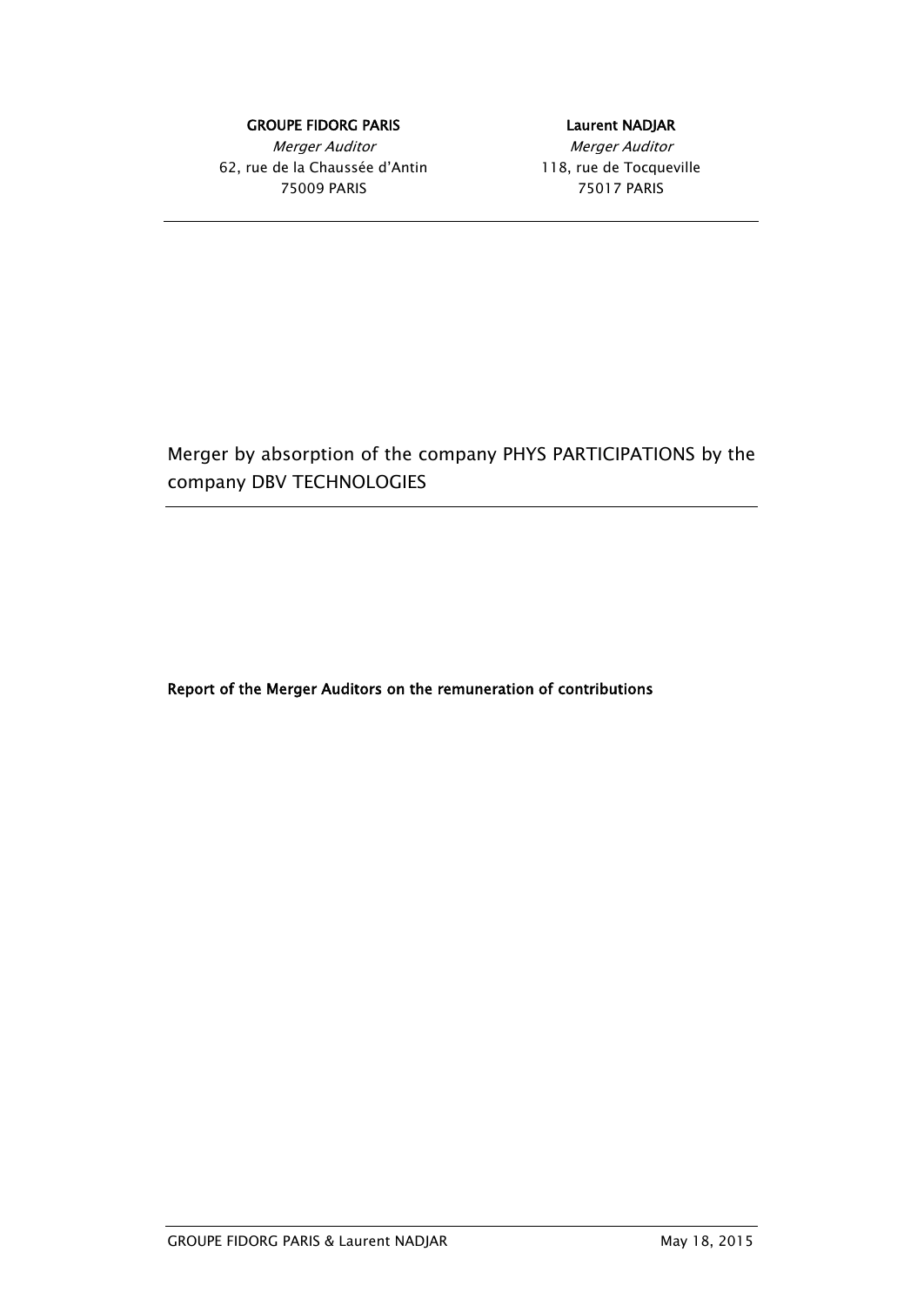Merger by absorption of the company PHYS PARTICIPATIONS by the company DBV TECHNOLOGIES

Report by the Merger Auditors on the remuneration of contributions

To the Shareholders,

In the performance of the assignment entrusted to us on April 8, 2015 by the President of the Nanterre Commercial Court concerning the merger by absorption of the company PHYS PARTICIPATIONS by the company DBV TECHNOLOGIES, we have prepared this report on the remuneration of the contributions specified in Article L. 236-10 of the French Commercial Code, it being noted that our assessment of the value of the contributions forms a separate report.

The remuneration of the contributions results from the exchange ratio adopted in the draft merger agreement signed by the representatives of the companies concerned date May 11, 2015. It is our responsibility to express an opinion on the fairness of the exchange ratio.

To this end, we have performed our due diligence in accordance with the professional guidelines of the national auditing body, Compagnie nationale des commissaires aux comptes, applicable to this assignment. These guidelines require investigations, on the one hand, to verify that the relative values attributed to the shares of the companies participating in the transaction are pertinent and, on the other hand, to analyze the positioning of the exchange ratio in relation to the relative values judged to be pertinent.

As our assignment is completed by the lodging of the report, we have no need to update this report to take into account facts and circumstances subsequent to the date of its signing.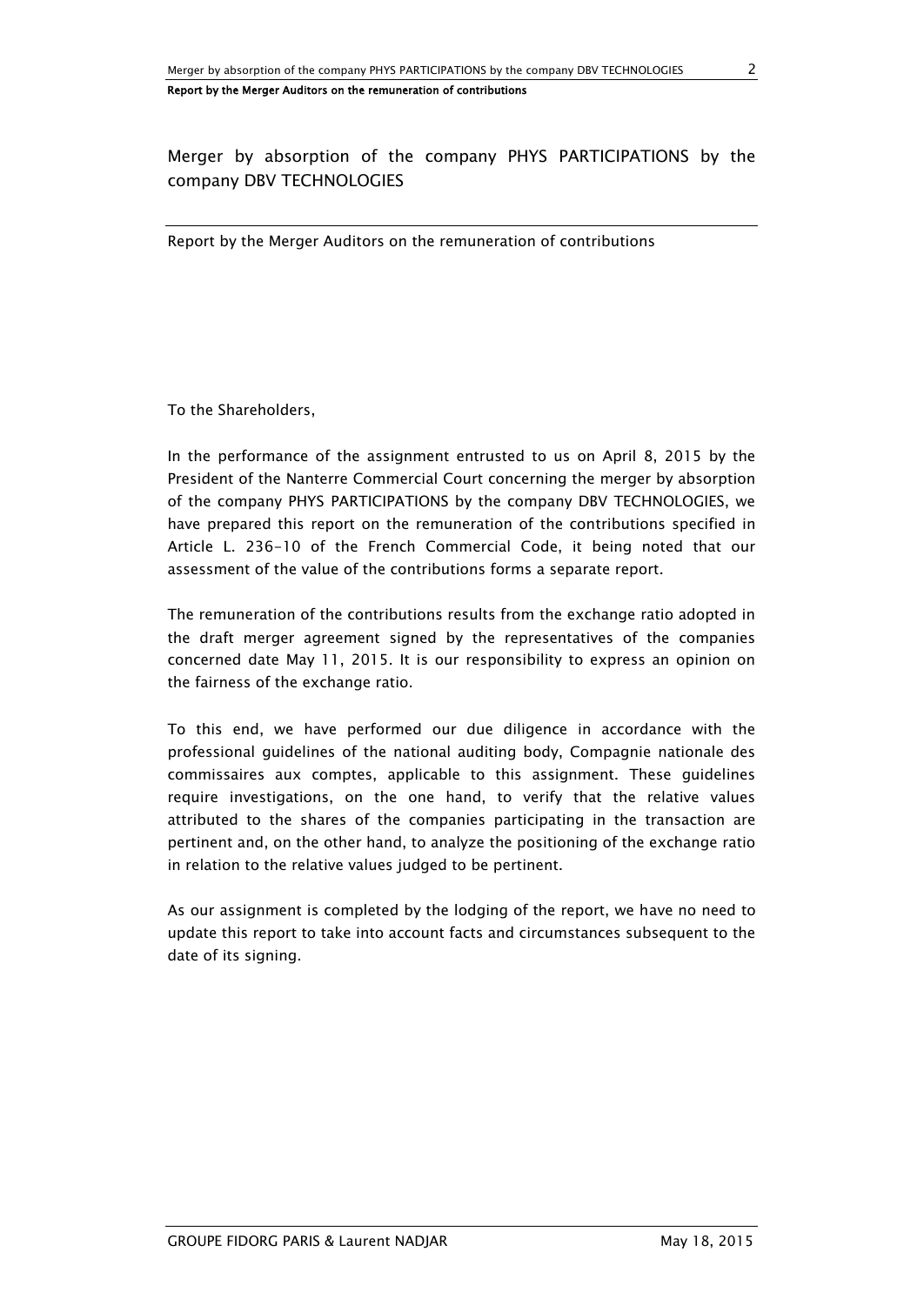Please therefore find, below, our findings and conclusions presented in the following order:

- 1. Presentation of the transaction and description of the contributions
- 2. Verification of the pertinence of the relative values attributed to the shares of the companies participating in the transaction
- 3. Assessment of the fairness of the proposed remuneration
- 4. Summary and key points
- 5. Conclusion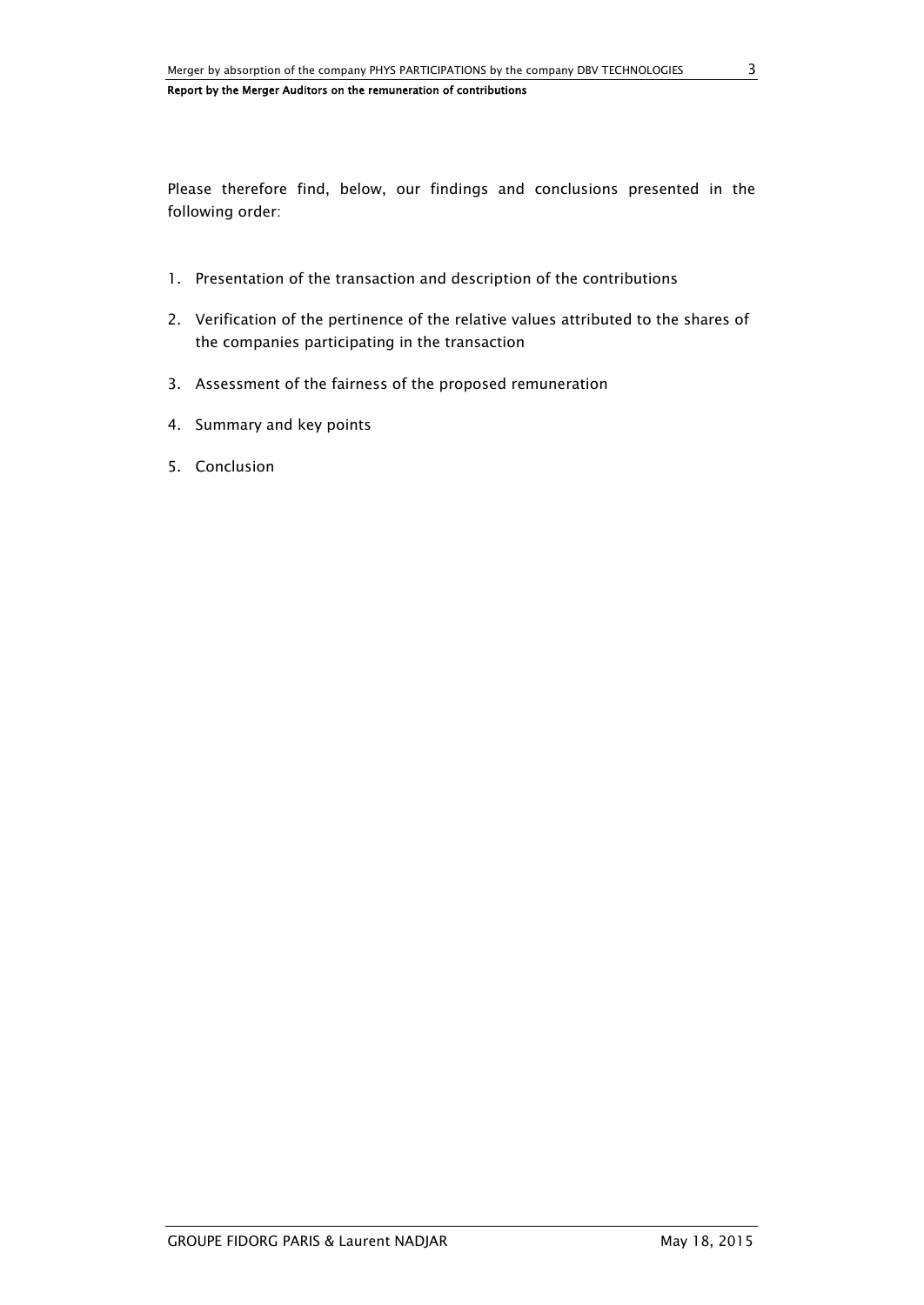## 1. Presentation of the transaction and description of the contributions

The transaction submitted for your approval consists of the merger by absorption of the company PHYS PARTICIPATIONS by the company DBV TECHNOLOGIES.

It should be noted that a merger by absorption of the company DBCS PARTICIPATIONS by the company DBV TECHNOLOGIES is also envisaged.

## 1.1 Background of the transaction

DBV TECHNOLOGIES is a biopharmaceutical company whose shares are listed on the NYSE Euronext regulated market in Paris and on Nasdaq in New York.

The company is developing a product ("Viaskin Peanut") to fight peanut allergies. The goal is to market this product once the therapeutic testing is completed and the health agreements/authorizations are obtained.

DBCS PARTICIPATIONS and PHYS PARTICIPATIONS are holding companies formed by certain founders of DBV TECHNOLOGIES whose main purpose is holding all equity interests in DBV TECHNOLOGIES. The absorbed companies are currently non-controlling shareholders of DBV TECHNOLOGIES.

The purpose of the envisaged merger transaction is to improve liquidity and access to capital and to rationalize the holding structure of DBV TECHNOLOGIES by its founders and historical shareholders while ensuring the stability of shareholding. As the result of the merger operations, the partners of DBCS PARTICIPATIONS and PHYS PARTICIPATIONS will become direct shareholders in DBV TECHNOLOGIES.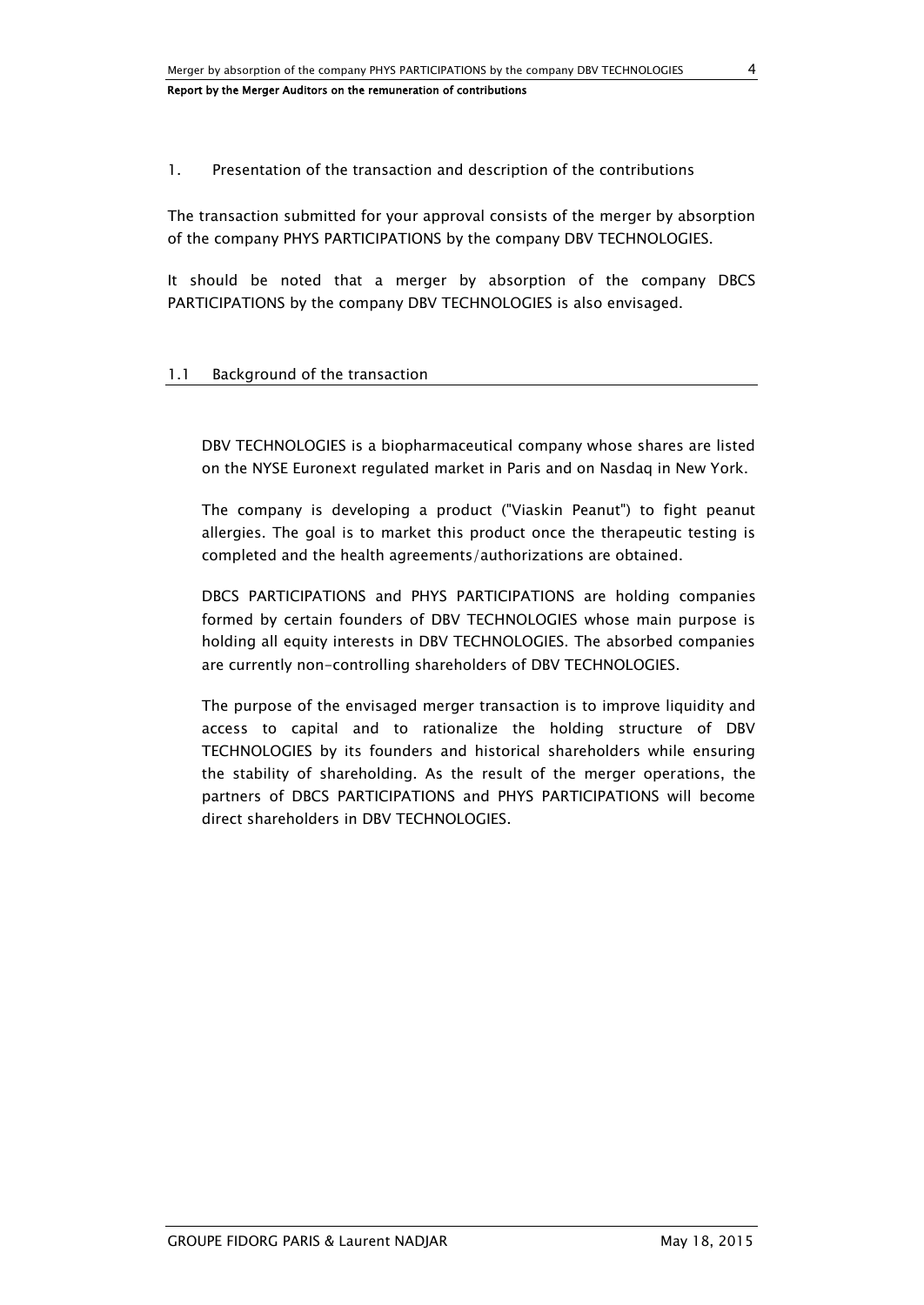#### 1.2 Presentation of the companies participating in the transaction.

## 1.2.1 Absorbing company: DBV TECHNOLOGIES

DBV TECHNOLOGIES is a limited company whose shares are listed on the NYSE Euronext regulated market in Paris and on Nasdaq in New York.

Its corporate purpose in France and in all countries:

- 1° The development of any innovative medical products, in particular any drug, diagnostic product or treatment;
- 2° The study, research and development, industrial fabrication and marketing of those products;
- 3° The exploitation and development of any patents or licenses relating to those products, and, in general, all commercial, real estate or non real estate, financial or other transactions relating directly or indirectly, in whole or in part, to the corporate purpose or to any other similar or connected purpose, that may facilitate the exploitation and commercial development.

The term of the company is set as 29/03/2092.

The share capital of DBV TECHNOLOGIES is €1,937,248.60, divided into 19,372,486 shares with a nominal value of €0.10 each, fully paid up.

#### 1.2.2 Absorbed company: PHYS PARTICIPATIONS

PHYS PARTICIPATIONS is a simplified joint stock company whose corporate purpose is as follows:

"To hold all equity interests in DBV TECHNOLOGIES through contribution, subscription and/or increase of capital."

The term of the company is set as May 21, 2102.

The share capital of PHYS PARTICIPATIONS is €627,560, divided into 62,756 shares with a nominal value of €10 each, fully paid up. These 62 756 shares are distributed as follows: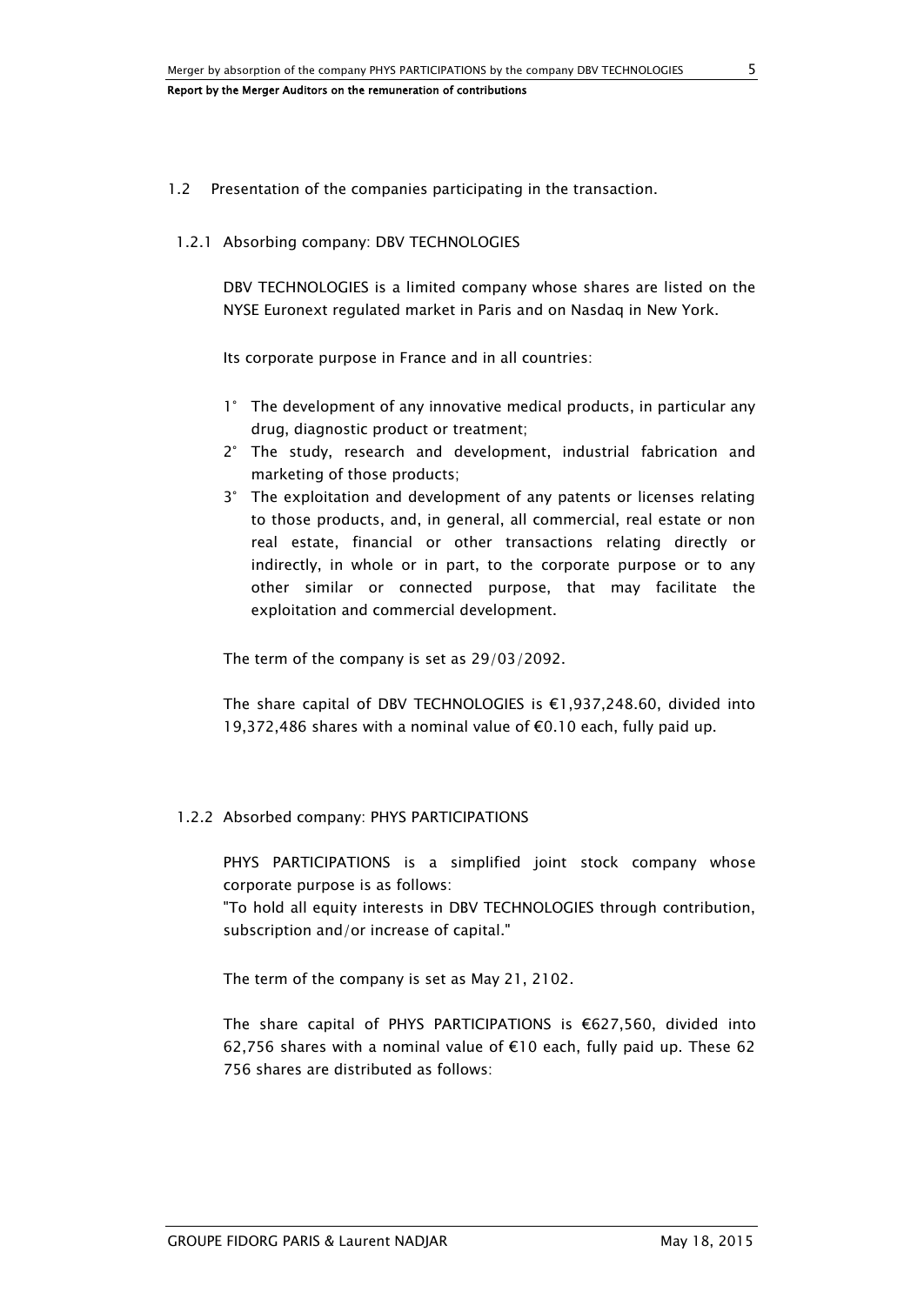| <b>Partners</b>              | <b>Number</b><br>of shares | <b>Percentage holding</b> |
|------------------------------|----------------------------|---------------------------|
| Pierre-Henri Benhamou        | 23,101                     | 36.81%                    |
| <b>SC MORTON</b>             | 5,006                      | 7.98%                     |
| Indivision Stéphane Benhamou | 11,549                     | 18.40%                    |
| Pierre-Yves Vannerom         | 23,100                     | 36.81%                    |
| Total                        | 62,756                     | 100%                      |

## 1.2.3 Link between the companies concerned

PHYS PARTICIPATIONS holds 301,250 shares (1.55% of capital) of DBV TECHNOLOGIES.

Pierre-Henri Benhamou is Chairman of the Board of Directors of DBV TECHNOLOGIES et President of PHYS PARTICIPATIONS.

# 1.3 Description of the transaction

# 1.3.1 Essential characteristics of the contribution

The Parties agreed, in the draft merger agreement signed on May 11, 2015, that, subject to the fulfillment of the conditions precedent specified in section 1.3.2, PHYS PARTICIPATIONS will contribute all its assets and liabilities, entitlements, values and obligations, without exception and unreservedly, to the recipient company DBV TECHNOLOGIES.

The essential characteristics of the merger transaction are as follows:

- From an accounting and fiscal point of view, the transaction will take effect on January 1, 2015;
- In terms of corporation tax, the merger transaction comes under the preferential treatment in Articles 210 A et seq. of the French General Tax Code;
- In terms of registration fees, the transaction is subject to the fixed fee of €500 in accordance with Article 816 I of the French General Tax Code.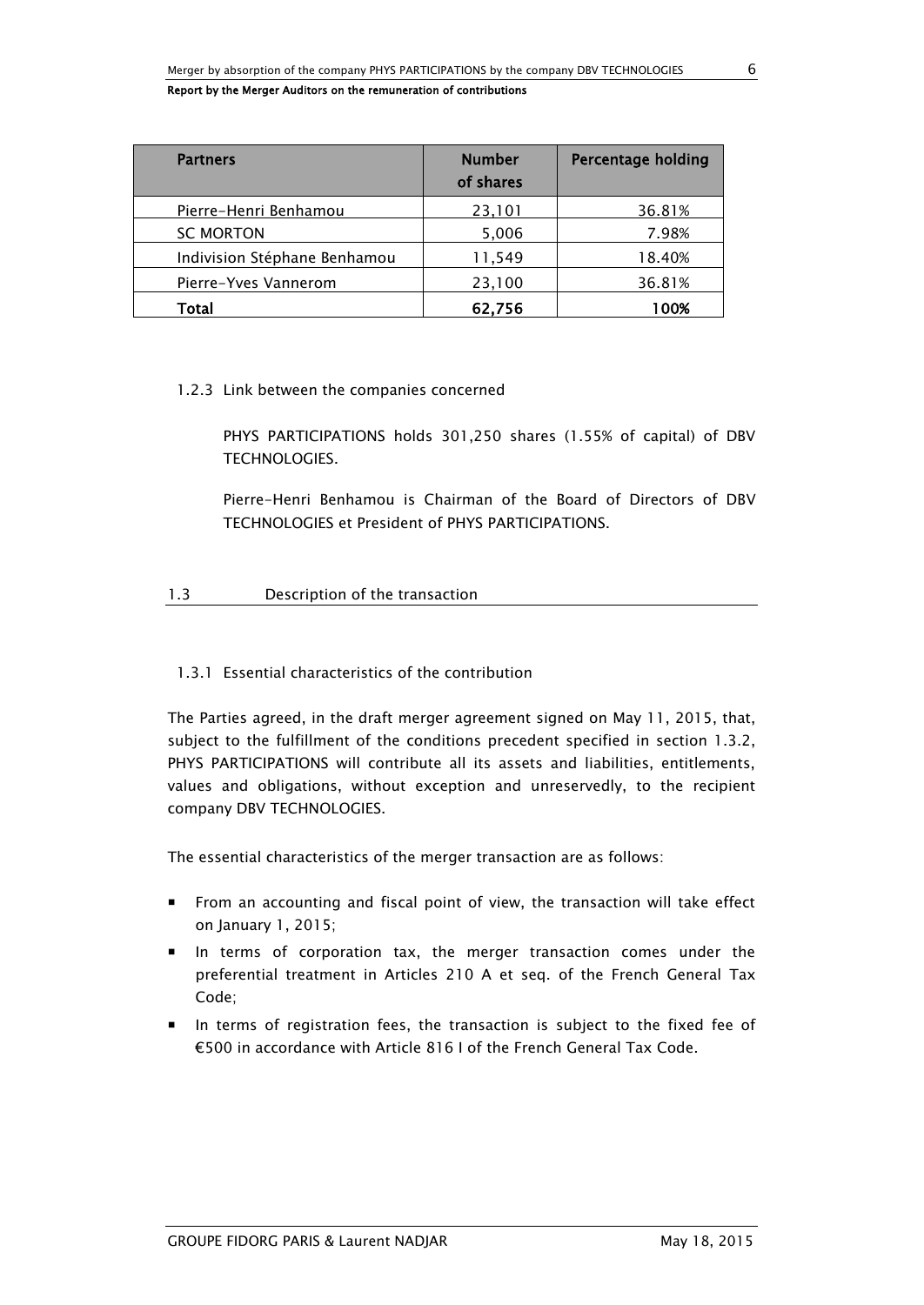## 1.3.2 Conditions precedent

These contributions made as part of the merger, as subject to the following conditions precedent:

- Approval by the General Meeting of shareholders of PHYS PARTICIPATIONS of the transaction and the draft merger agreement;
- Approval by the General Meeting of shareholders of DBV TECHNOLOGIES of the transaction, the draft merger agreement and the envisaged capital reduction;
- Approval of the financial statements for the fiscal year ended December 31, 2014 by the DBV TECHNOLOGIES General Meeting.

All of which under the conditions set out in applicable laws and regulations.

The fulfillment of those conditions precedent will be adequately established, in all matters, by the submission of a certified accurate copy or extract of the minutes of the deliberations of the General Meetings of DBV TECHNOLOGIES and PHYS PARTICIPATIONS.

Material proof of the final completion of the merger may be established by any other means.

These conditions precedent must be fulfilled no later than December 31, 2015. Failure to do so, unless that deadline is extended, will automatically render this agreement null and void.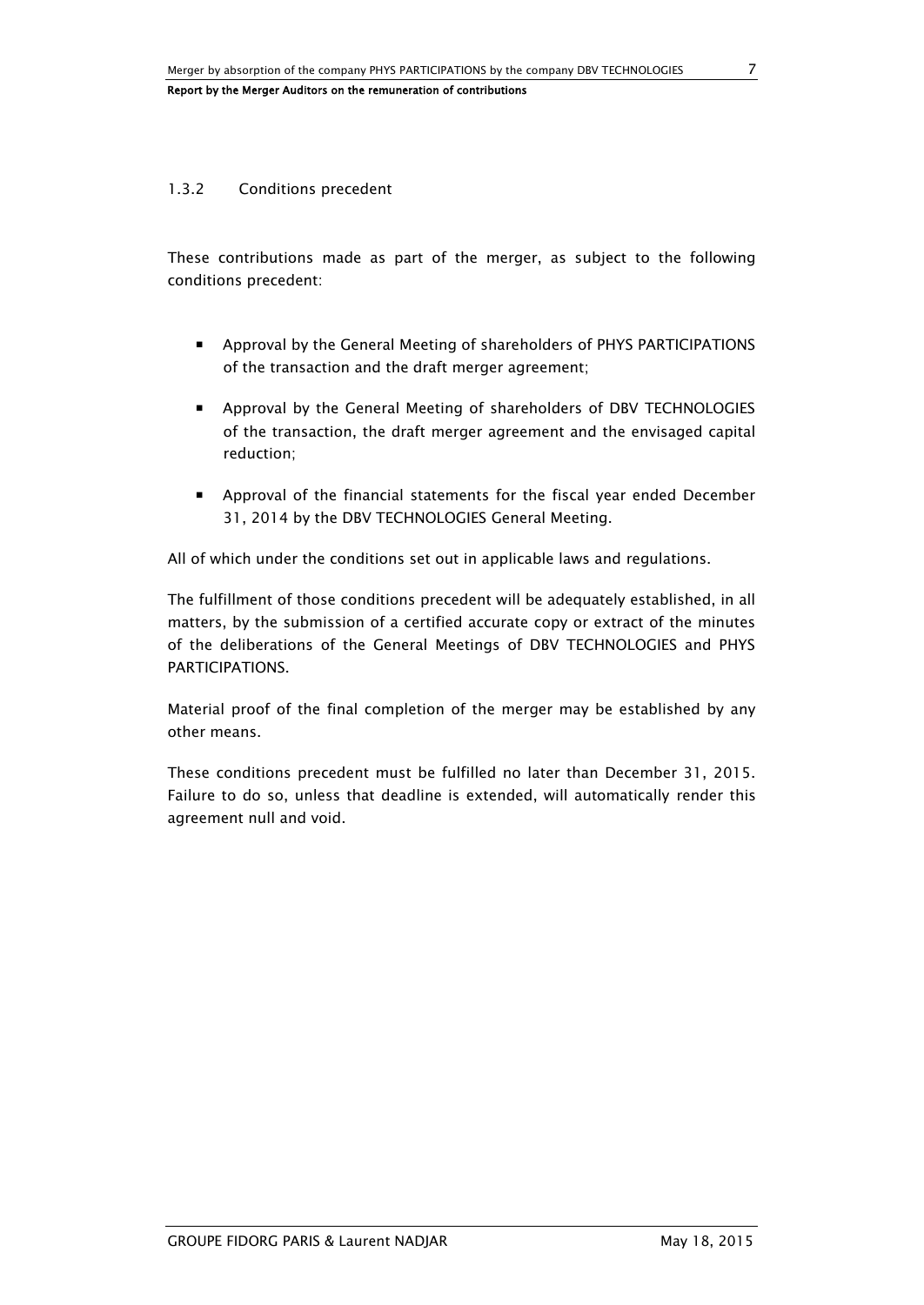## 1.3.3 Remuneration of the contribution

## Valuation method and calculation of the exchange ratio

Under the terms of the merger agreement, the parties have adopted, for the determination of the exchange ratio of ownership interests, the actual value of the absorbed and absorbing companies on the transaction completion date.

Under CRC rule 2004-01, for companies under separate control and with the merger transaction in the natural direction, the assets transferred and the liabilities assumed must be valued at their actual value.

Under the terms of the merger agreement, the actual value of DBV TECHNOLOGIES SA securities has been calculated by adopting a valuation per share equal to the average of its share price on Compartment B of Euronext Paris over last 30 days weighted by the trading volume, on the signing date of the merger agreement, in this case €45.87.

The actual value of PHYS PARTICIPATIONS was determined by adopting the revalued net asset method, it being noted that the company's assets essentially consist of the DBV TECHNOLOGIES securities held. The DBV TECHNOLOGIES securities thus held have been valued by adopting the same valuation method as was used to determine the actual value of DBV TECHNOLOGIES.

Based on the values calculated in this way, the exchange ratio has been set at 4.8090 DBV TECHNOLOGIES shares for 1 PHYS PARTICIPATIONS share.

It should be noted that the partners of PHYS PARTICIPATIONS have expressed their intention to individually waive their rights to any fractional shares.

#### Capital increase

The result of the exchange ratio calculated above is that PHYS PARTICIPATIONS shareholders should receive in exchange for the 62,756 shares comprising the share capital of PHYS PARTICIPATIONS, 301,788 DBV TECHNOLOGIES shares to be created by the latter through a capital increase.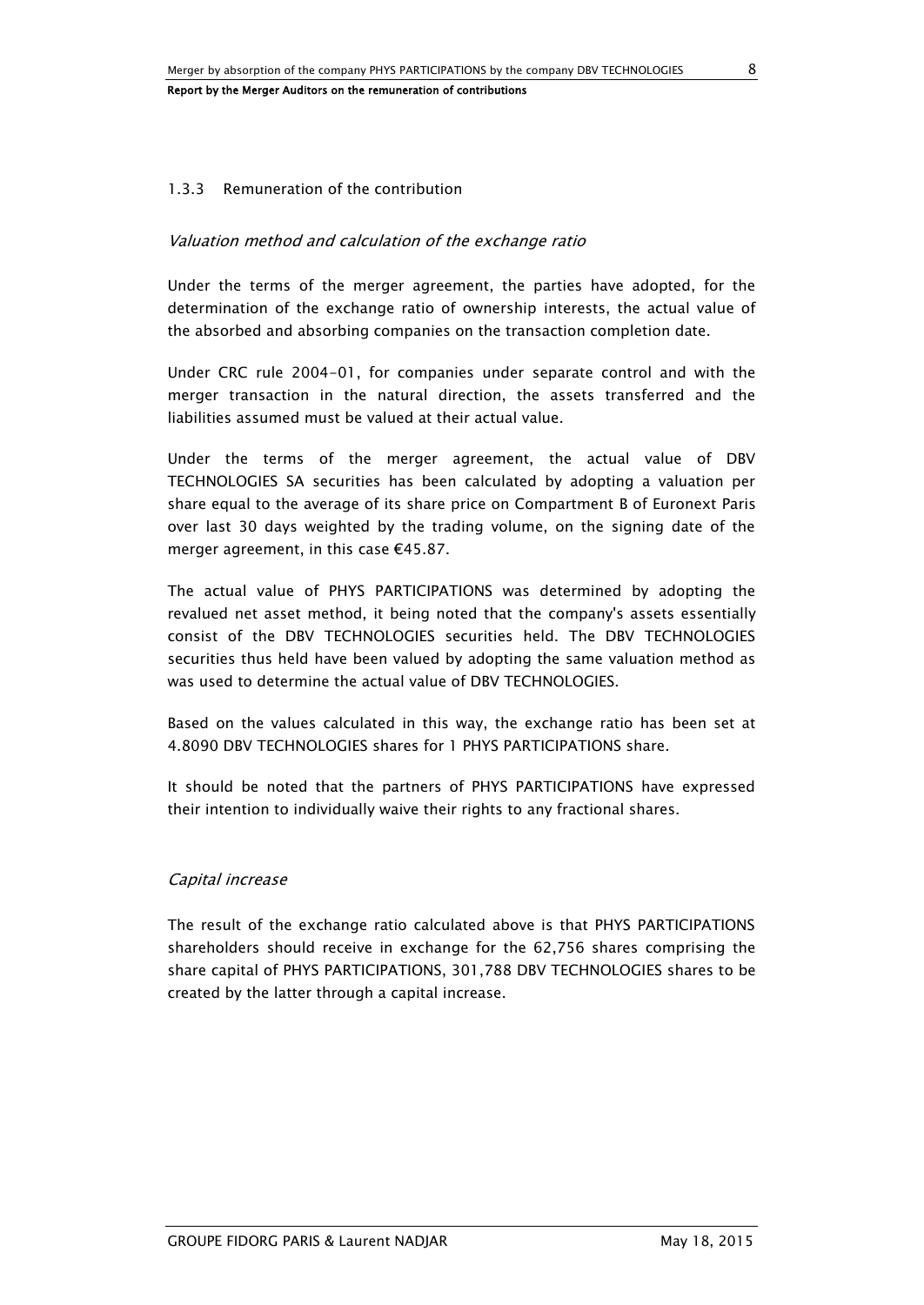The share capital of DBV TECHNOLOGIES will thus be increased by €30,178.80. To the extent that, after the merger, DBV TECHNOLOGIES will hold 301 250 treasury shares, the merger will be followed by a capital reduction by the cancellation of those treasury shares. Share capital will thus be reduced by €30,125.

The new shares referred to above will be subject to all DBV TECHNOLOGIES bylaws and will carry all entitlements from the date of their creation, regardless of the final completion date of the merger.

#### Merger premium

The difference between:

- the net value of the net assets transferred by PHYS PARTICIPATIONS, i.e. €13,843,144,
- and the nominal value of the shares actually created as part of the capital increase by PHYS PARTICIPATIONS SAS, i.e. €30,178.80,

will constitute the projected merger premium, i.e.  $\epsilon$ 13,812,964.70, posted on the liabilities side of the balance sheet of DBV TECHNOLOGIES and to which the rights of the old and new company shareholders refer.

The capital reduction by cancellation of the treasury shares received involves the reduction of the merger premium to €13,788,213.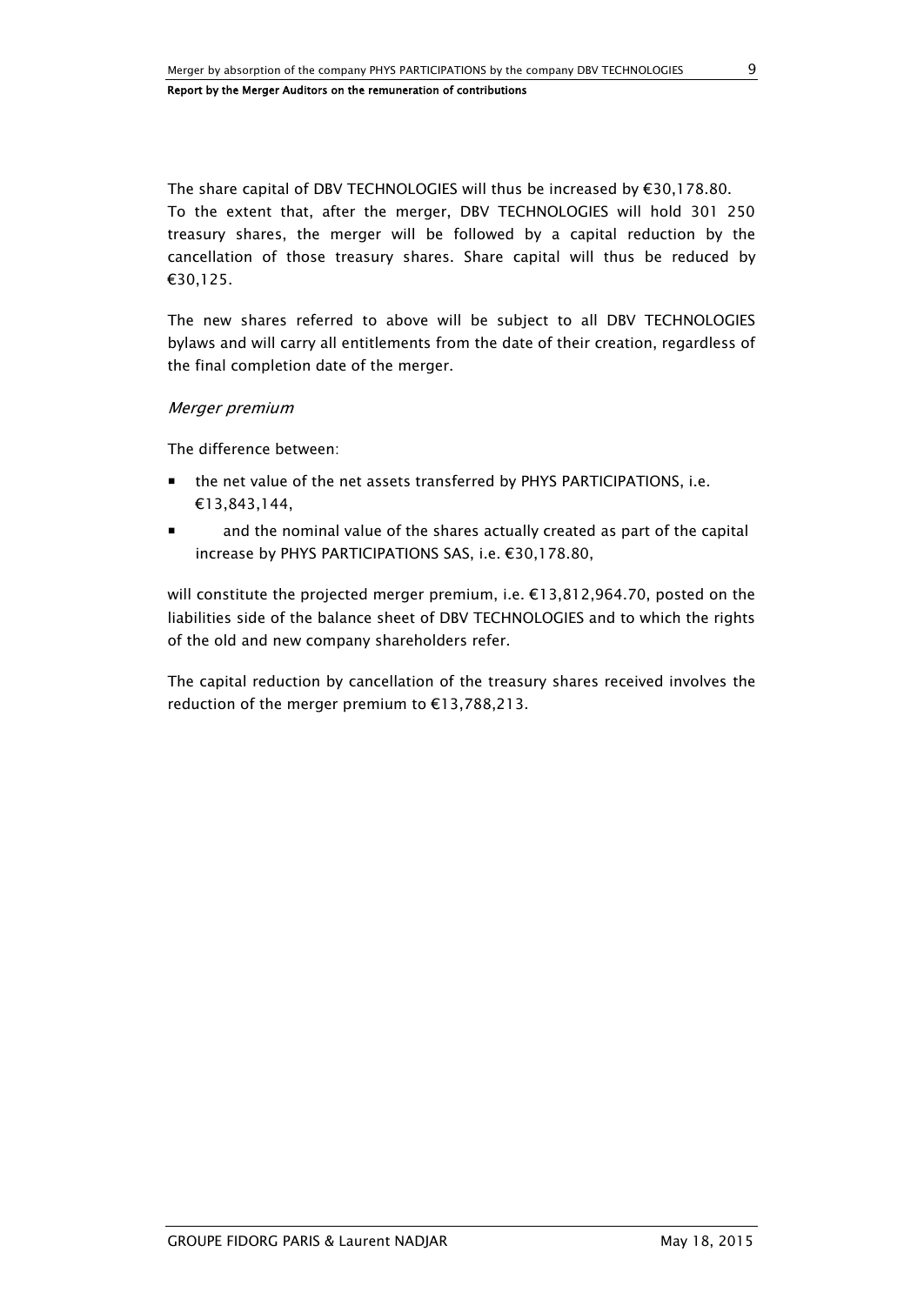#### 1.4 Presentation of the contributions

#### 1.4.1 Description of the contributions

All asset and liability items are contributed on the basis of their actual value. It should be noted that certain items were contributed at their net book value as of December 31, 2014 insofar as their real value was considered to correspond to their net book value.

The valuations described below are based on the financial statements of the absorbed company as of December 31, 2014, revalued in light of the information communicated on May 4, 2015.

#### Transferred Net Assets

As the contributed assets amount to €13,909,847 and the liabilities assumed amount to €66,703, the transferred net assets amount to €13,843,144, broken down as follows:

|                                                | Amount (in<br>Euros)      |
|------------------------------------------------|---------------------------|
|                                                | <b>Transferred Assets</b> |
| Financial assets (301,250 DBV ordinary shares) | 13,818,338                |
| Tradable securities                            | 69,999                    |
| Cash & equivalents                             | 21,510                    |
| Total transferred assets                       | 13,909,847                |
|                                                |                           |
|                                                | Liabilities assumed       |
| Borrowing and other financial liabilities      | 30,000                    |
| Trade payables and related liabilities         | 2,520                     |
| Other liabilities                              | 1,683                     |
| Provisions for expenses (excl. tax)            | 32,500                    |
| Total liabilities assumed                      | 66,703                    |
|                                                |                           |
| <b>Transferred Net Assets</b>                  | 13,843,144                |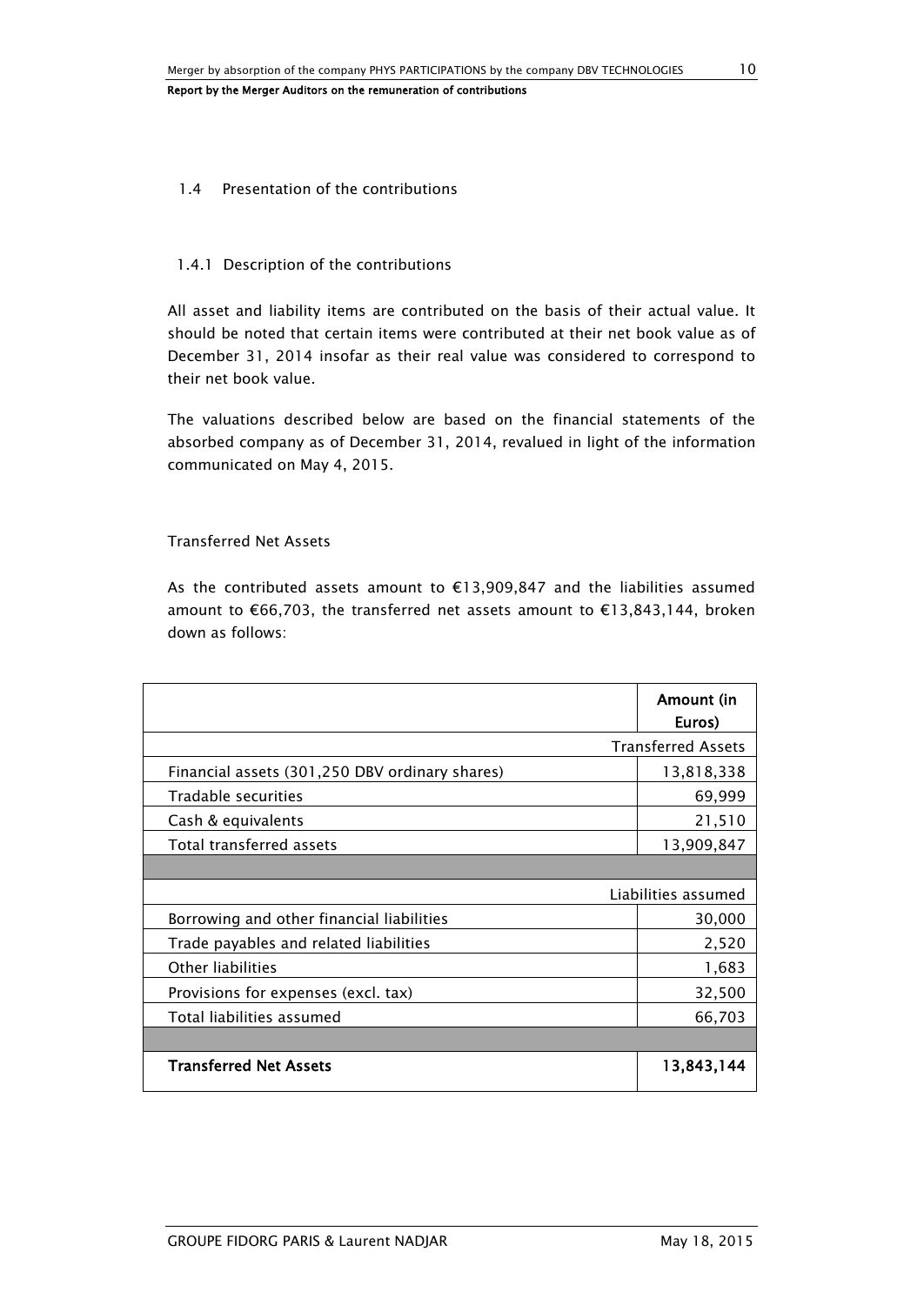# 2. Verification of the pertinence of the relative values attributed to the shares of the companies participating in the transaction

2.1 Work performed by the merger auditors

Our assignment comes under the other interventions defined by law and provided by the conceptual framework of our professional guidelines.

The purpose is to enlighten the shareholders of DBV TECHNOLOGIES and PHYS PARTICIPATIONS regarding the remuneration of the proposed contributions. Consequently, it is not strictly speaking an audit assignment or a limited audit assignment. Nor does it involve the validation of the tax regime applicable to the transactions.

It is not similar to a "*due diligence*" assignment carried out for a lender or an acquirer and does not include the full work necessary for that type of intervention. Our report cannot therefore be used in that context.

Our opinion is expressed as of the date of this report which constitutes the completion of our mission.

We have carried out the work that we considered necessary in accordance with the guidelines of the national auditing body, Compagnie nationale des commissaires aux comptes, applicable to this type of assignment.

Within the framework of our assignment, we performed the following work in particular:

- We spoke with the managers in charge of the envisaged transaction to understand the proposed transaction and its context, and to analyze the economic, accounting, legal and tax terms and conditions.
- We took note of various documents relating to the envisaged transaction, primarily the merger agreement signed by the parties;
- We reviewed the valuation adopted for the companies concerned in this transaction. We satisfied ourselves of the correct implementation of the methods applied and the calculation of the resulting valuation and we reviewed the valuation approaches and financial parameters used;
- To satisfy ourselves of the reliability of the financial statements and of the accounting information communicated to us, we checked that the Statutory Auditors of DBV TECHNOLOGIES had unreservedly certified the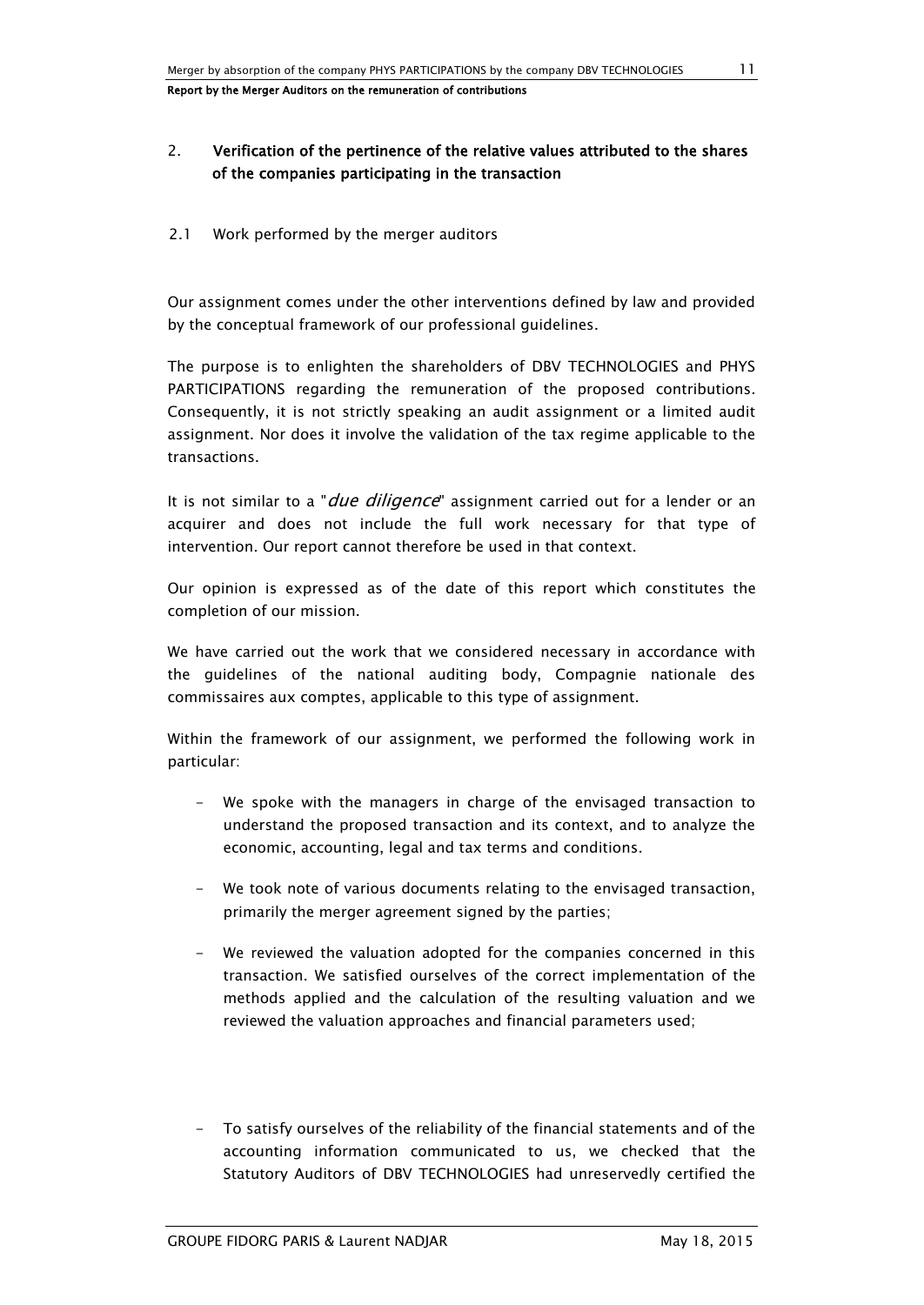December 31, 2014 financial statements and we also reviewed the December 31, 2014 financial statements of PHYS PARTICIPATIONS which are not audited by a Statutory Auditor;

- We also obtained recent information on the activities of PHYS PARTICIPATIONS and DBV TECHNOLOGIES in order to check the consistency of the revaluation of the net assets of December 31, 2014;
	- o The valuation of a DBV TECHNOLOGIES share, equal to its average share price on Compartment B of Euronext Paris over the last 30 days weighted by the trading volume, was considered to be the most pertinent method for determining the real value.
	- o Taking into account the specifics of the activity and outlook of DBV TECHNOLOGIES, we did not apply any additional valuation methods.
	- o Nonetheless, we reviewed recent reports by financial analysts in order to confirm the average share price adopted. This review permitted us to confirm the valuation adopted.
	- o Similarly, we reviewed DBV TECHNOLOGIES' business plan to check that it did not call into question the valuation adopted.
	- o We also took note of the recent stance by the U.S. health authority, the Food and Drug Administration (FDA), which has granted the allergy treatment "Viaskin Peanut" the status of therapeutic breakthrough on the basis of the initial satisfying results from the trials conducted. This FDA decision signals the recognition of the need for a peanut allergy treatment, as well as the good results from the Phase II trials of VIPES in children.

The company's value is directly linked to future decision to authorize the marketing and effective sale of the product developed. Should the necessary authorizations not be obtained and the product not marketed, the DBV TECHNOLOGIES valuation adopted for this contribution could be called into question.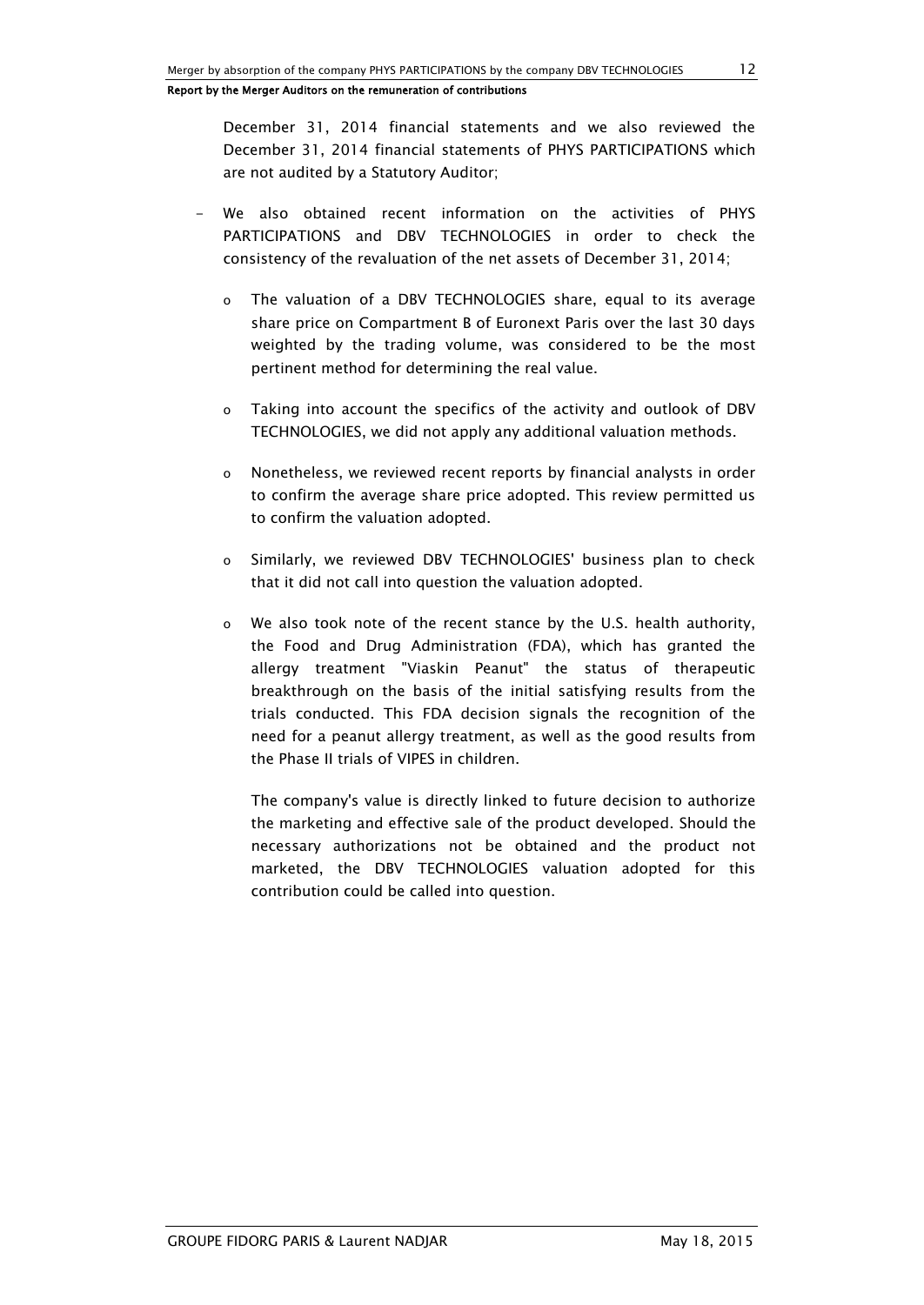- o As of the date of our report, no factor, information or studies call into question the viability of the project.
- Lastly, we obtained a letter from the directors of the absorbed and absorbing companies confirming the significant factors used in our assignment.
- 2.2 Valuation methods and relative values attributed to the shares of the companies in the draft merger agreement.

## 2.2.1 Value attributed to the absorbing company - DBV TECHNOLOGIES

The actual value of DBV TECHNOLOGIES SA securities has been calculated by adopting a valuation per share equal to the average of its share price on Compartment B of Euronext Paris over last 30 days weighted by the trading volume, on the signing date of the merger agreement.

The resulting value per share is  $€45.87$ .

#### 2.2.2 Value attributed to the absorbed company - PHYS PARTICIPATIONS

PHYS PARTICIPATIONS has been valued on the basis of its adjusted net book value.

It should be noted that PHYS PARTICIPATIONS owns 301,250 shares in DBV TECHNOLOGIES.

The main adjustment therefore consists of replacing the book value of the DBV TECHNOLOGIES shares with their actual value calculated as explained in section 2.2.1 of this report.

As regards other assets (current assets and liabilities and financial debts), their net book value has generally been considered representative of their actual value.

The total adjusted net assets obtained in this way, divided by the total number of shares, produces a value per share of €220.59.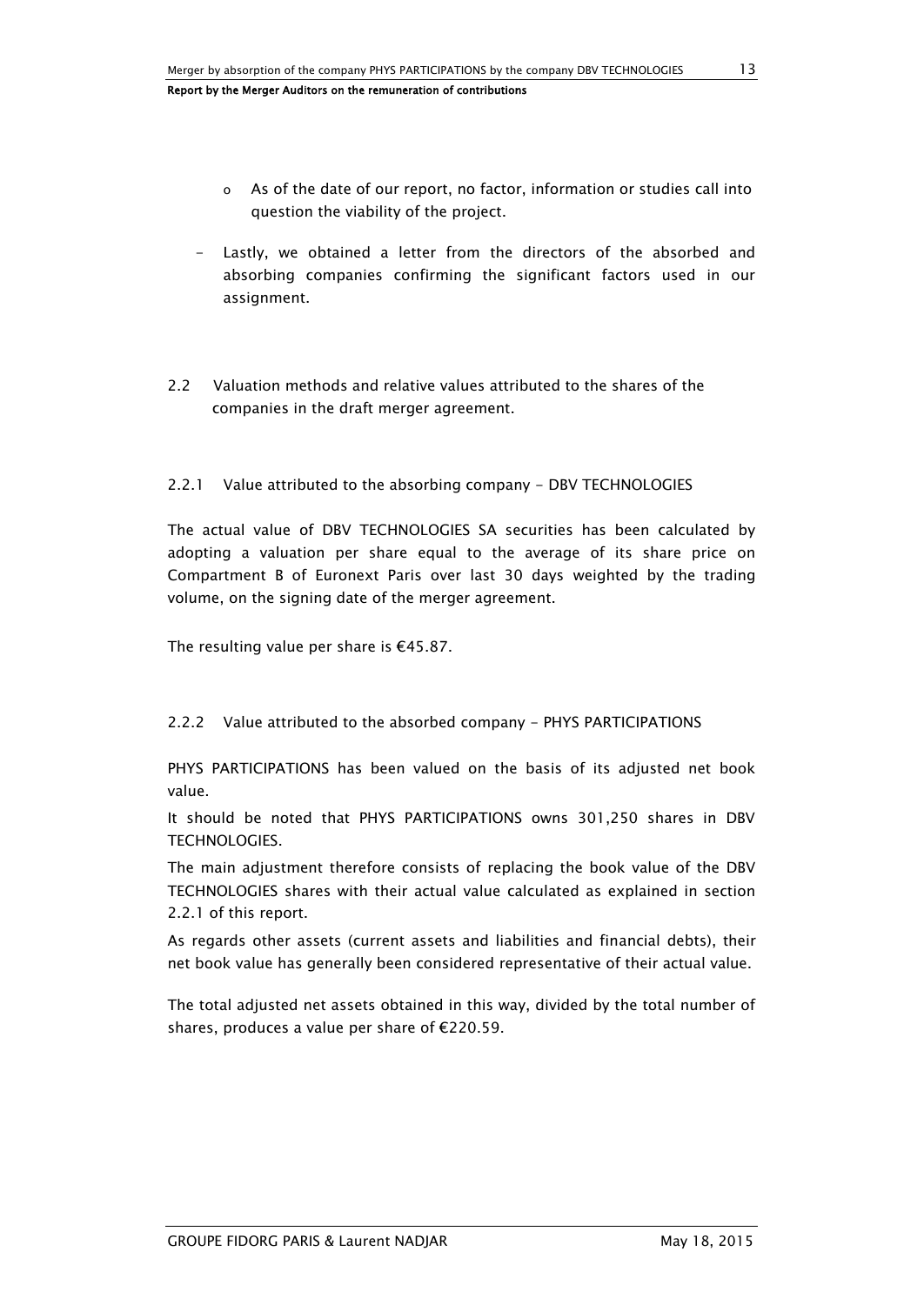#### 2.3 Valuation criteria discarded

The companies discarded the following criteria:

- A comparison with recent comparable transactions could be made due to the lack of known similar transactions.
- The Discounted Cash Flow method taking into account the specifics of DBV TECHNOLOGIES.
- Similarly, taking into account the specifics of DBV TECHNOLOGIES, multiple sectors could not be identified, nor multiple valuations based on listed companies with the same activities as DBV TECHNOLOGIES.
- 2.4 Comments and/or observations of the merger auditors on the valuations given in the draft merger agreement.

2.4.1 Value attributed to the absorbing company - DBV TECHNOLOGIES

We have no observations to make on the basis of the valuation methods discarded by the companies.

We have no particular comments to make on the application of the share price method which, taking into account the specifics of DBV TECHNOLOGIES, is the most pertinent method for valuing the company.

2.4.2 Value attributed to the absorbed company - PHYS PARTICIPATIONS

The value attributed to PHYS PARTICIPATIONS calls for no comments on our part. The main revaluation was of the DBV TECHNOLOGIES securities held. Our assessment of the value adopted for DBV TECHNOLOGIES is explained in Section 2.4.1.

The adopted approach is pertinent given that the assets of PHYS PARTICIPATIONS essentially consist of holdings of DBV TECHNOLOGIES securities.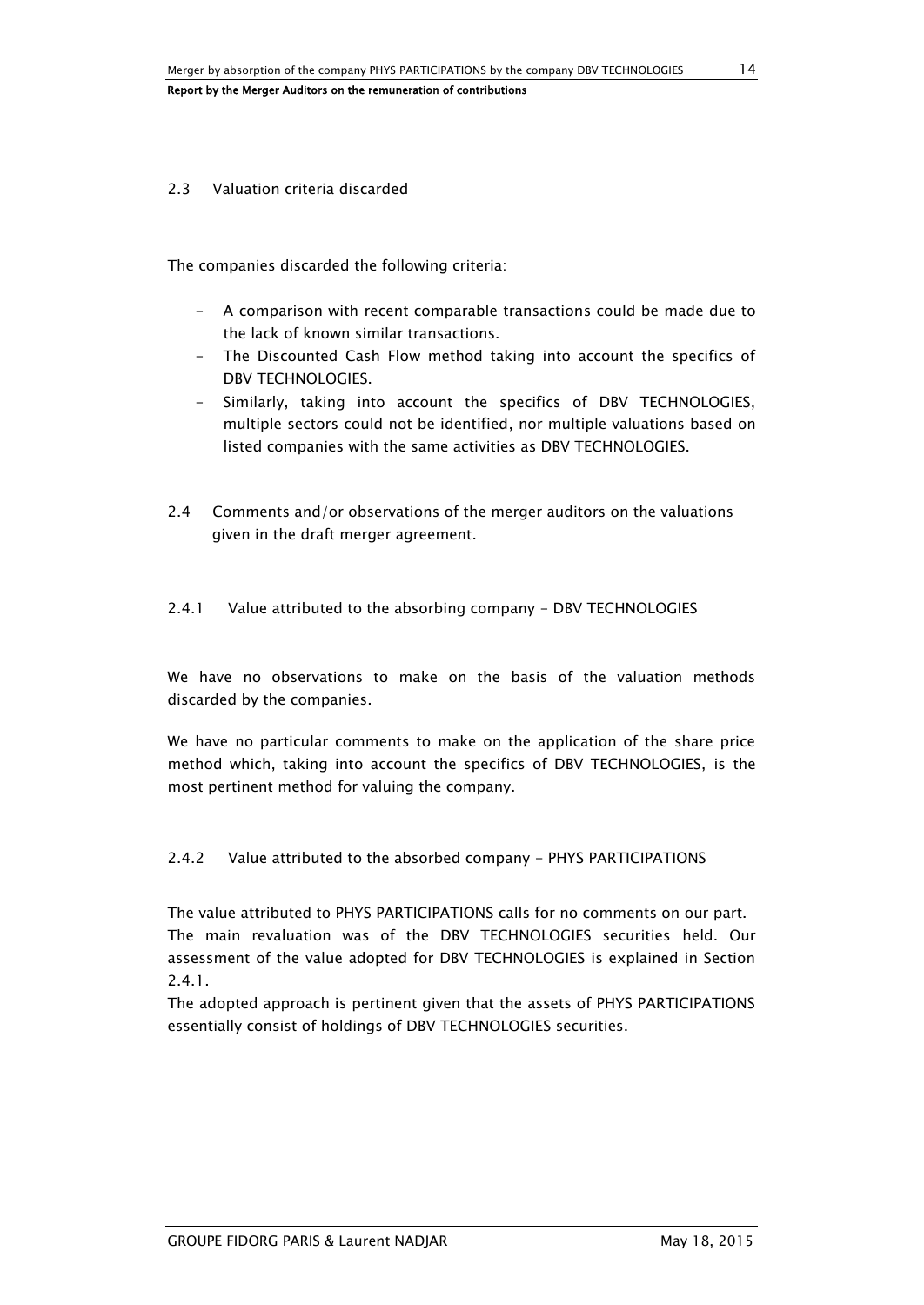#### 2.5 Assessment of relative values

As jointly agreed by the Parties:

- the actual value of a DBV TECHNOLOGIES share is set at €45.87,
- the actual value of a PHYS PARTICIPATIONS share is set at €220.59.

These relative values result from the valuation methods described above for each company participating in the transaction.

The checks performed on the data used and the calculations call for no special comments.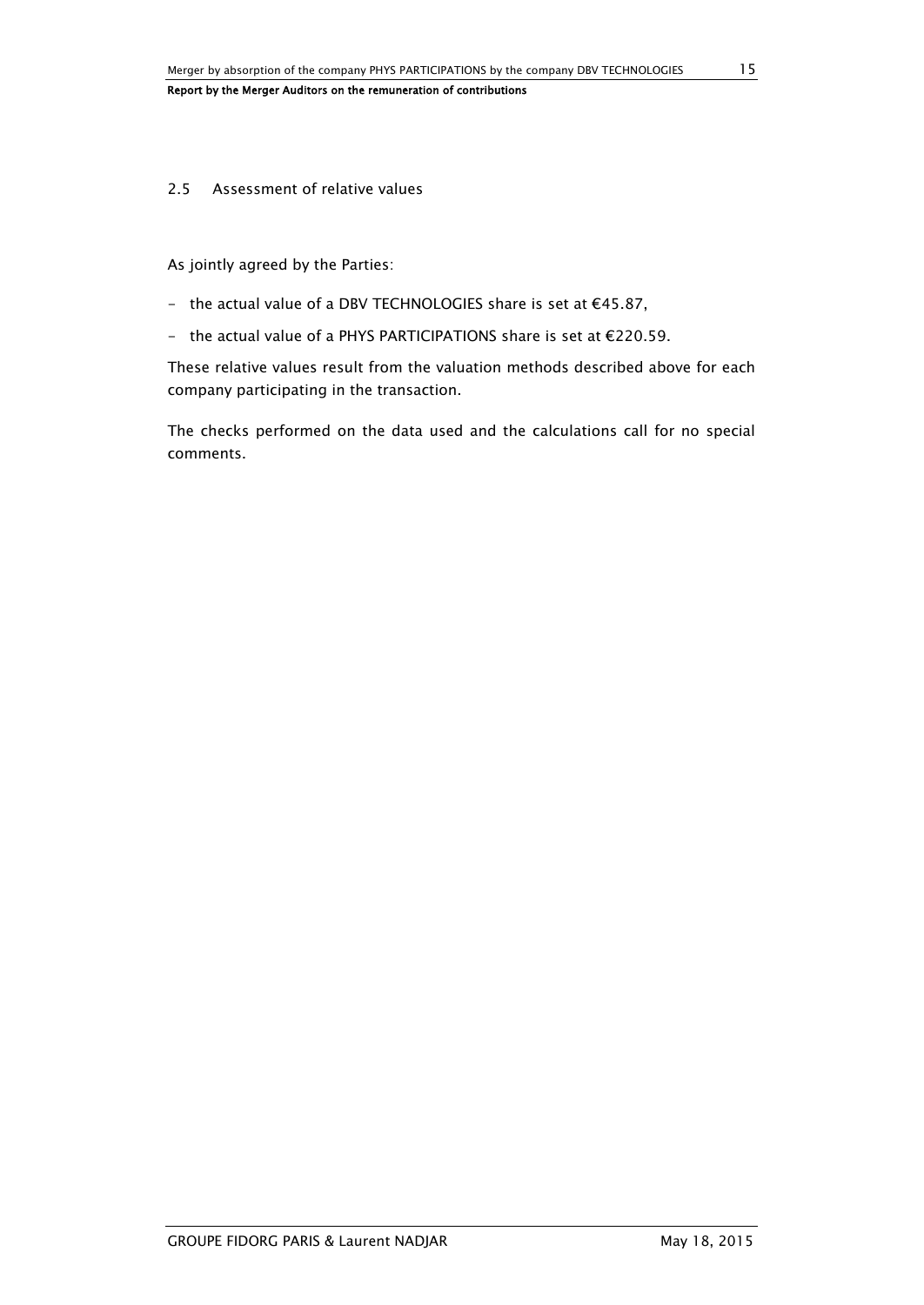## 3. Assessment of the fairness of the proposed remuneration

#### 3.1. Exchange ratio proposed by the parties

The exchange ratio of ownership interests has been set, by joint agreement of the Parties, at 4.8090 DBV TECHNOLOGIES for 1 PHYS PARTICIPATIONS share.

#### 3.2 Work performed by the merger auditors

Our work consisted of analyzing the positioning of the proposed parity in relation to the relative values judged to be pertinent.

# 3.3 Assessment and positioning of the exchange ratio, comments and/or observations

The exchange ratio results from the application of the relative values determined by the parties to the transaction and examined in Section 2 of this document.

The exchange ratio has been determined as accurately as possible without rounding the number of DBV TECHNOLOGIES shares given in exchange for the PHYS PARTICIPATIONS shares issued to remunerate the contributions.

It should be noted that the partners of PHYS PARTICIPATIONS have expressed their intention to individually waive their rights to any fractional shares.

It should be noted that the valuation of PHYS PARTICIPATIONS is primarily linked to the valuation of the DBV TECHNOLOGIES securities that it holds. Consequently, the valuations adopted have been made using uniform valuation criteria. This approach does not disadvantage any shareholder and preserves the stability of shareholding.

Thus, the number of shares to be issued by DBV TECHNOLOGIES in exchange for the contribution made by PHYS PARTICIPATIONS corresponds precisely to the application of the relative values of the shares of each company participating in the transaction.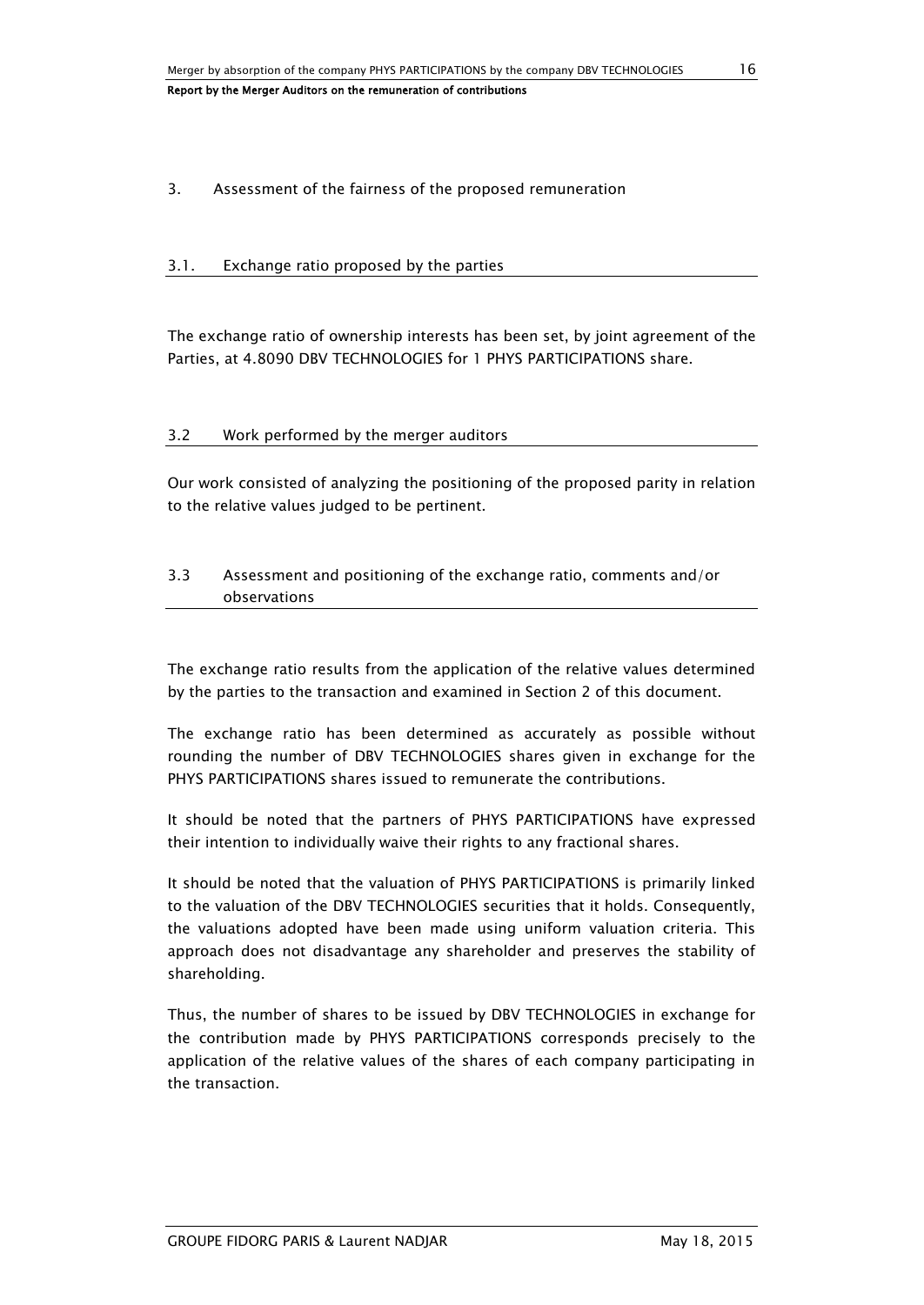3.4 Impact of the exchange ratio on the position of various categories of shareholder

Before the completion of the merger transaction, PHYS PARTICIPATIONS holds 301,250 shares (1.55% of Capital) in DBV TECHNOLOGIES.

Following the completion of the merger transaction and after the envisaged capital reduction, the partners of PHYS PARTICIPATIONS will receive 301,788 shares in DBV TECHNOLOGIES.

# 4. Summary - Key points

## 4.1 Work performed

We have performed the necessary work to assess the relative values of the absorbed and absorbing companies' shares and to verify the fairness of the proposed exchange ratio.

#### 4.2 Essential factors impacting the values and the exchange ratio

The valuations adopted have been made using uniform valuation criteria. This approach does not disadvantage any shareholder and preserves the stability of shareholding.

We draw your attention to the fact that this valuation relies mainly on the ability of DBV TECHNOLOGIES to actually achieve its business plan. This ability is directly impacted by the limits imposed by the risks and uncertainties of regulatory authorizations and the research and development process to obtain the marketing authorization for the products developed by DBV TECHNOLOGIES.

The proposed exchange ratio strictly reflects the respective values of the absorbed and absorbing companies.